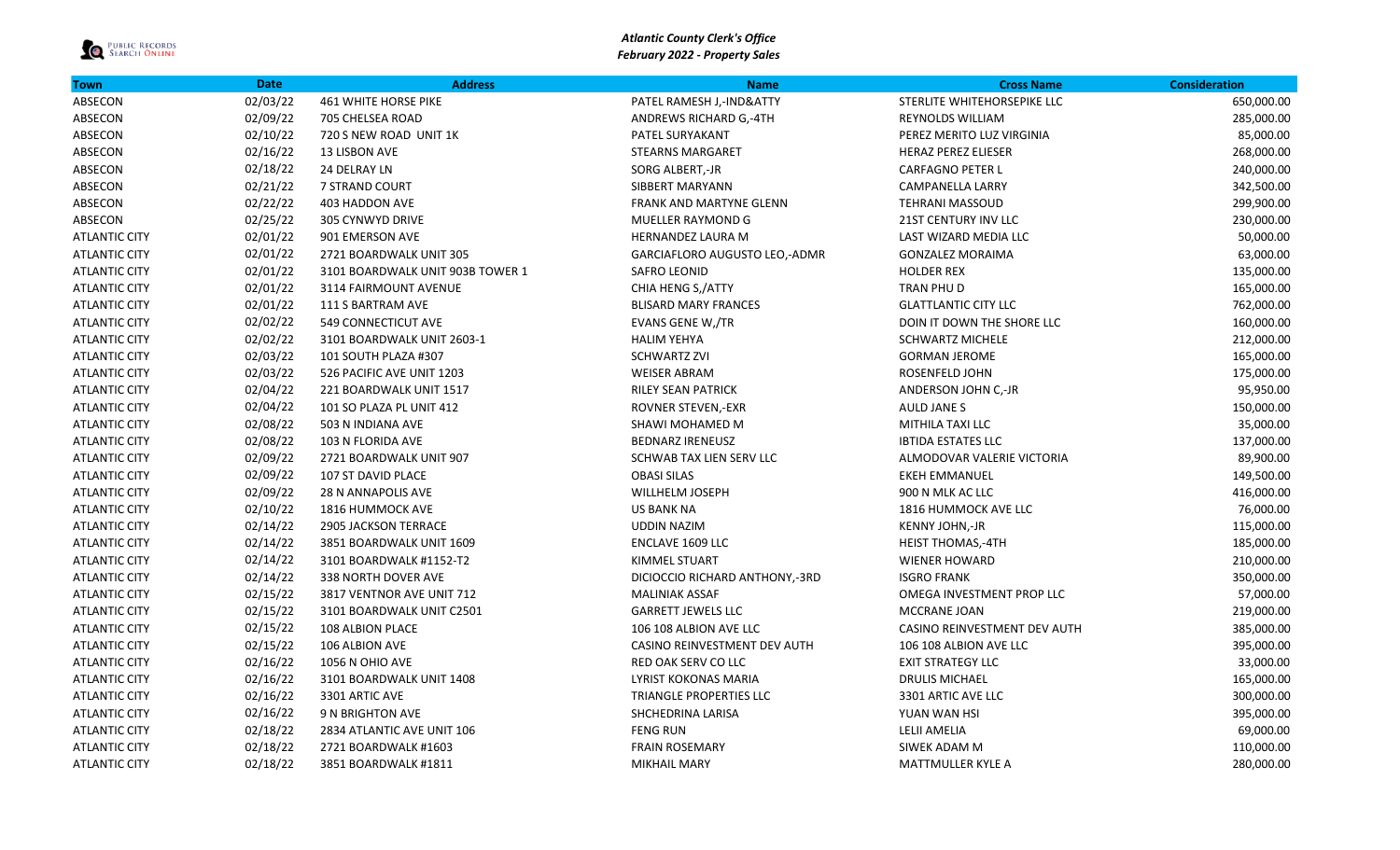| <b>Town</b>          | <b>Date</b> | <b>Address</b>                           | <b>Name</b>                         | <b>Cross Name</b>           | <b>Consideration</b> |
|----------------------|-------------|------------------------------------------|-------------------------------------|-----------------------------|----------------------|
| <b>ATLANTIC CITY</b> | 02/21/22    | 4 S ABERDEEN PLACE                       | <b>ZELOUF SUSAN B</b>               | <b>BERENATO DOMINICK</b>    | 825,000.00           |
| <b>ATLANTIC CITY</b> | 02/21/22    | 4700 ATLANTIC AVE                        | <b>BUCHAN DOUGLAS L I</b>           | 4700 ATLANTIC LLC           | 910,000.00           |
| <b>ATLANTIC CITY</b> | 02/22/22    | 2834 ATLANTIC AVE #815                   | RED OAK SERV CO LLC                 | <b>ESQ CAPITAL III LLC</b>  | 22,500.00            |
| <b>ATLANTIC CITY</b> | 02/22/22    | 22 S GEORGIA AVE #1                      | ACQUASANTA SUSAN Y                  | LIL DUCK LLC                | 55,000.00            |
| <b>ATLANTIC CITY</b> | 02/22/22    | 22 S GEORGIA AVE #2                      | ACQUASANTA GIAN C                   | LIL DUCK LLC                | 55,000.00            |
| <b>ATLANTIC CITY</b> | 02/22/22    | 849 NORTH MASSACHUSETTS                  | <b>KRICHMAR JAY</b>                 | SINGLETON RODNEY N          | 444,000.00           |
| <b>ATLANTIC CITY</b> | 02/23/22    | 37 SOUTH IOWA AVENUE, UNIT 1K            | <b>WEINSTEIN GLENN,-EXR</b>         | JAT INVESTMENTS LLC         | 30,000.00            |
| <b>ATLANTIC CITY</b> | 02/23/22    | 3101 BOARDWALK UNIT 2903A 1              | <b>HUTCHINSON SAM E</b>             | <b>GLASSMAN ANNETTE</b>     | 224,000.00           |
| <b>ATLANTIC CITY</b> | 02/23/22    | 1401 & 1403 W. RIVERSIDE DRIVE           | <b>GONZALEZ MAYRA</b>               | <b>DONLEY MATTHEW</b>       | 244,900.00           |
| <b>ATLANTIC CITY</b> | 02/23/22    | 103 NO NEW HAMPSHIRE AVE                 | LAUNGANI MOHAN,/ADMR                | <b>WEIR VIVETTE A</b>       | 291,000.00           |
| <b>ATLANTIC CITY</b> | 02/23/22    | 538 ATLANTIC AVE & 17 SO CONNECTICUT AVE | CONNECTICUT ATLANTIC PTNRSHP        | 500 ATLANTIC AVE LLC        | 644,300.00           |
| <b>ATLANTIC CITY</b> | 02/23/22    | 137A SOUTH BERKELY SQUARE                | CASIELLO MONICA PADOVANO            | <b>JABBOUR PASCAL</b>       | 935,000.00           |
| <b>ATLANTIC CITY</b> | 02/24/22    | <b>76 ANCHORAGE COURT</b>                | <b>WEBER TRAVIS J</b>               | LEMCHAK LINDSEY             | 200,000.00           |
| <b>ATLANTIC CITY</b> | 02/24/22    | 1401 MEMORIAL AVE                        | <b>SCANLON MICHAEL S</b>            | JEMALS 1401 AC LLC          | 375,000.00           |
| <b>ATLANTIC CITY</b> | 02/25/22    | <b>30 N MONTGOMERY AVE</b>               | <b>COPPER STATE HOLDINGS 18 LLC</b> | ODD LOT CAPITAL LLC         | 35,000.00            |
| <b>ATLANTIC CITY</b> | 02/25/22    | 3101 BOARDWALK TWR 2 UNIT 1112           | <b>ONEILL JAMES</b>                 | SPC INVESTMENTS LLC         | 157,000.00           |
| <b>ATLANTIC CITY</b> | 02/25/22    | 526 PACIFIC AVE 505                      | <b>FINKELBERG OLGA</b>              | <b>HARLEE MARTINEZ A</b>    | 164,000.00           |
| <b>ATLANTIC CITY</b> | 02/25/22    | 639 N ANNAPOLIS AVE                      | MAZZA AMANDA B                      | ANNAPOLIS GARDENS ASSOC LLC | 188,500.00           |
| <b>ATLANTIC CITY</b> | 02/25/22    | 2 SIRACUSA TERRACE                       | GIRZADA SHANAZ DASTA                | <b>CHODES ADAM MITCHELL</b> | 197,000.00           |
| <b>ATLANTIC CITY</b> | 02/25/22    | 357 N DOVER AVE                          | CORSON MARGARET RITA,/HEIR          | <b>CORSON THOMAS</b>        | 225,000.00           |
| <b>ATLANTIC CITY</b> | 02/25/22    | 3101 BOARDWALK #1705-1                   | PINTO JOSEPH P,-JR                  | <b>MAHAPATRO RAMESH C</b>   | 229,000.00           |
| <b>ATLANTIC CITY</b> | 02/28/22    | 3817 VENTNOR AVE UNIT 1106               | <b>HARHAROS JOAN</b>                | <b>TESI HOLDINGS LLC</b>    | 55,000.00            |
| <b>BRIGANTINE</b>    | 02/01/22    | 1326 OUIMET ROAD AKA QUIMET ROAD         | <b>KOBA PAUL</b>                    | REVAMP HOMES LLC            | 195,000.00           |
| <b>BRIGANTINE</b>    | 02/01/22    | 203 14TH STREET NORTH                    | <b>CITRO JOSEPH</b>                 | <b>HOBSON LINDSAY</b>       | 529,900.00           |
| BRIGANTINE           | 02/02/22    | 4901 HARBOR BEACH BLVD UNIT N6           | MONACO VINCENT                      | <b>MURPHY BRIAN P</b>       | 152,000.00           |
| <b>BRIGANTINE</b>    | 02/02/22    | 326 39TH STREET UNIT SOUTH               | <b>BOCCELLA LISA A</b>              | SANTOROSKI RICHARD          | 824,900.00           |
| <b>BRIGANTINE</b>    | 02/03/22    | <b>431 SEASHORE ROAD</b>                 | <b>STOTT KIMBERLY E</b>             | ROBINSON FREDRICK E         | 515,000.00           |
| BRIGANTINE           | 02/03/22    | <b>39 COQUILLE BEACH DRIVE</b>           | <b>HEFFERN MATTHEW</b>              | <b>HARTMAN TIMOTHY</b>      | 735,000.00           |
| <b>BRIGANTINE</b>    | 02/04/22    | 413 E BRIGANTINE AVE #41                 | <b>CISTERINO NICHOLAS J</b>         | <b>MOOS FRANK J</b>         | 232,000.00           |
| <b>BRIGANTINE</b>    | 02/07/22    | 1013 WEST BRIGANTINE AVE UNIT 9          | <b>MONTEFERRANTE HELEN</b>          | <b>MORTENSEN JILL</b>       | 265,500.00           |
| <b>BRIGANTINE</b>    | 02/07/22    | 809 E. EVANS BLVD                        | <b>EWING JAMES</b>                  | <b>SMITHSON PETER</b>       | 510,000.00           |
| <b>BRIGANTINE</b>    | 02/07/22    | 4600 WEST BRIGANTINE AVENUE, UNIT 405    | <b>HOLLY THOMAS L</b>               | HUBER DONALD CARL           | 517,000.00           |
| <b>BRIGANTINE</b>    | 02/08/22    | 406 31ST STREET SO                       | <b>RUGGIERO PATRICK J</b>           | STEFANSKI EDWARD A          | 2,825,000.00         |
| BRIGANTINE           | 02/09/22    | <b>148 SOUTH 5TH STREET</b>              | <b>GUERRIERI TINA</b>               | TRENDLER LUCY M             | 585,000.00           |
| <b>BRIGANTINE</b>    | 02/10/22    | 4901 HARBOR BEACH BLVD UNIT E9           | <b>SHIREY JOYCE</b>                 | <b>SCHANTZ DWIGHT P</b>     | 151,500.00           |
| <b>BRIGANTINE</b>    | 02/14/22    | 4901 HARBOR BEACH BLVD UNIT N2           | <b>MURPHY BRIAN</b>                 | SCHWERDTMAN JEFFREY         | 125,000.00           |
| <b>BRIGANTINE</b>    | 02/14/22    | 4400 W BRIGANTINE AVE UNIT 101           | TRUESDELL KENNETH R                 | <b>KERRIGAN CHRISTINE</b>   | 130,000.00           |
| <b>BRIGANTINE</b>    | 02/14/22    | 413 E BRIGANTINE AVE #38                 | SISSON JUNE A                       | <b>HAWKINSON FREDRICA</b>   | 178,000.00           |
| <b>BRIGANTINE</b>    | 02/14/22    | 47 HEALD RD                              | <b>GARGUILO ROBERT</b>              | LUKA GABOR ARMEN            | 582,000.00           |
| <b>BRIGANTINE</b>    | 02/15/22    | 3301 BAYSHORE AVE #9                     | <b>JONES ROBERT S</b>               | <b>NESSLER JEAN A</b>       | 289,000.00           |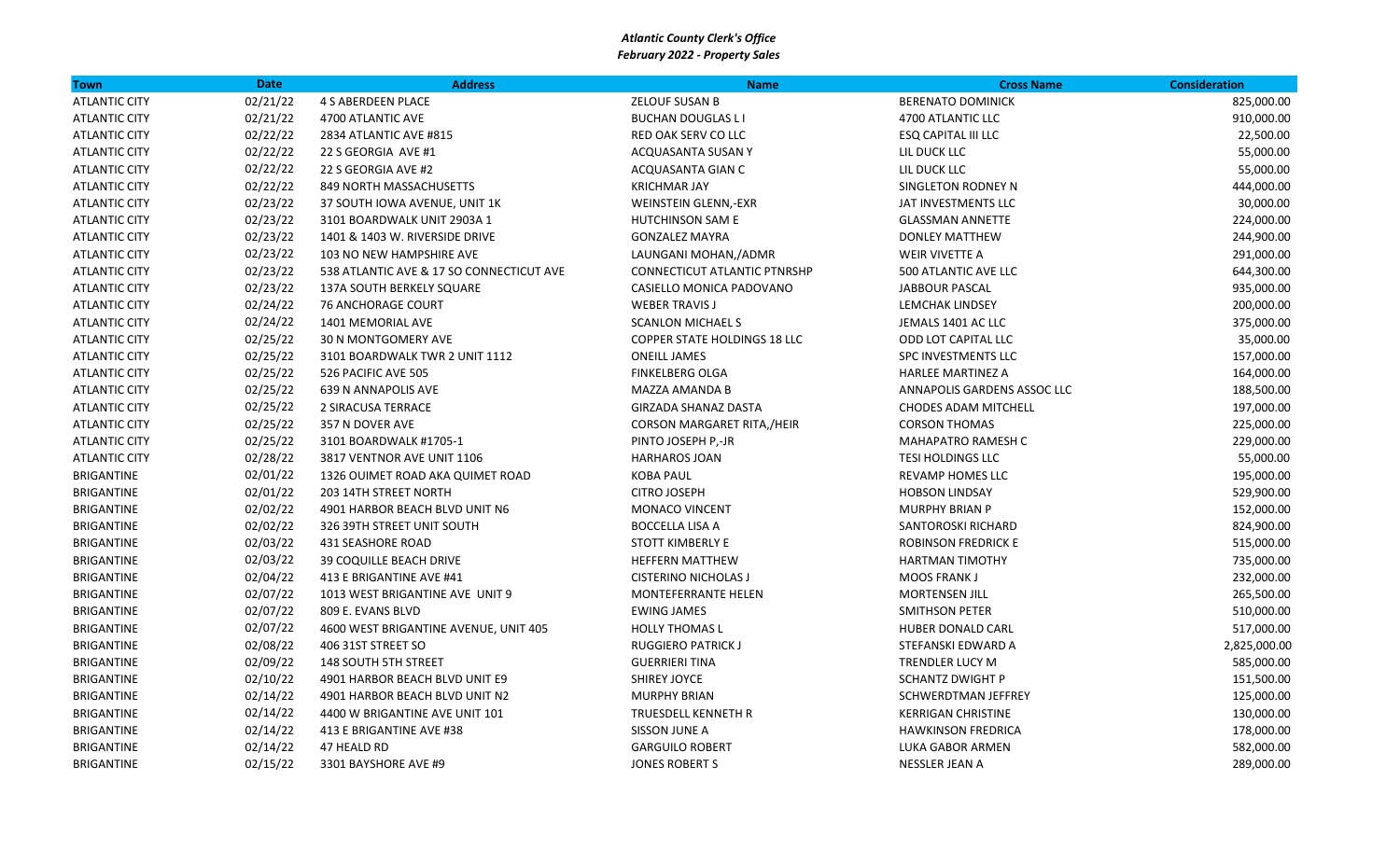| <b>Town</b>            | <b>Date</b> | <b>Address</b>                 | <b>Name</b>                   | <b>Cross Name</b>            | <b>Consideration</b> |
|------------------------|-------------|--------------------------------|-------------------------------|------------------------------|----------------------|
| <b>BRIGANTINE</b>      | 02/15/22    | 69 SAILFISH DR                 | ROSE EUGENE J                 | <b>MALLOY DANIEL T</b>       | 450,000.00           |
| <b>BRIGANTINE</b>      | 02/15/22    | 1107 OCEAN AVE                 | <b>HOGAN SCOTT A</b>          | LOPRESTI SCOTT A             | 2,300,000.00         |
| <b>BRIGANTINE</b>      | 02/16/22    | 3301 BAYSHORE AVE UNIT 10      | <b>JONES ROBERT S</b>         | <b>BELGER STEPHEN</b>        | 295,000.00           |
| <b>BRIGANTINE</b>      | 02/16/22    | 226 40TH ST SO                 | <b>VIVIAN BRETT</b>           | TISSEVERASINGHE LIA MARIE    | 470,000.00           |
| <b>BRIGANTINE</b>      | 02/16/22    | 315 39TH STREET SO             | <b>MAGNOTTA THOMAS R</b>      | <b>BEACH LIFE PROP LLC</b>   | 680,000.00           |
| <b>BRIGANTINE</b>      | 02/16/22    | <b>617 BAYSHORE AVE</b>        | PETACCIO KERRI A              | <b>RESNICK MARVIN</b>        | 1,230,000.00         |
| <b>BRIGANTINE</b>      | 02/16/22    | 558 W SHORE RD                 | RYAN MICHAEL G                | <b>RISNYCHOK GREGORY J</b>   | 1,350,000.00         |
| <b>BRIGANTINE</b>      | 02/17/22    | 4600 W BRIGANTINE AVE UNIT 308 | <b>EVANS PATRICIA A</b>       | <b>CERBO MICHELE</b>         | 280,000.00           |
| <b>BRIGANTINE</b>      | 02/17/22    | 201 EAST BRIGANTINE AVE UNIT A | SABATANA SMITH LOIS           | <b>COSTANTINI EDMOND</b>     | 625,000.00           |
| <b>BRIGANTINE</b>      | 02/17/22    | 1105 EAST SHORE DRIVE UNIT B   | INLAND DEVELOPMENT LLC        | <b>GENTRY ROBERT F</b>       | 685,000.00           |
| <b>BRIGANTINE</b>      | 02/17/22    | 4540 W BRIGANTINE AVE          | SOLTESZ TODD N                | ALVA DANIEL PAUL             | 740,000.00           |
| <b>BRIGANTINE</b>      | 02/17/22    | 400 27TH STREET                | MOORE SUZANNE                 | <b>GEDNEY TRAVIS E</b>       | 1,995,000.00         |
| <b>BRIGANTINE</b>      | 02/18/22    | 100 13TH STREET UNIT 212       | REDDING KEITH M               | <b>ORMSBY CHRISTOPHER</b>    | 150,000.00           |
| <b>BRIGANTINE</b>      | 02/18/22    | 444 HACKNEY PL                 | DASHER REAL ESTATE LLC        | LAPOLLA CHARLES J,-SR        | 285,000.00           |
| <b>BRIGANTINE</b>      | 02/18/22    | 308 29TH STREET SOUTH          | BARISHEK MARGARET MARY,/EXR   | <b>ENCARNACAO CARLOS</b>     | 715,000.00           |
| <b>BRIGANTINE</b>      | 02/22/22    | 330 42ND STREET S UNIT B-15    | <b>KINNEY BREE</b>            | <b>FIGANIAK CHARLES J</b>    | 219,900.00           |
| <b>BRIGANTINE</b>      | 02/22/22    | 13 MARC LANE                   | STANLEY RICHARD A             | <b>WILLIAMS AMY</b>          | 245,000.00           |
| <b>BRIGANTINE</b>      | 02/22/22    | 1304 EAST BEACH AVE            | <b>SNYDER MICHAEL</b>         | MAGNOLIA INVESTMENTS LLC     | 312,000.00           |
| <b>BRIGANTINE</b>      | 02/22/22    | 805 E BEACH AVE #B             | <b>CHOU KARYU</b>             | <b>GLIKMAN NADEZHDA</b>      | 486,716.00           |
| <b>BRIGANTINE</b>      | 02/22/22    | 4136B ATLANTIC BRIGANTINE BLVD | <b>TAMASHAUSKY SHAUN</b>      | <b>GEORGE MICHAEL V</b>      | 640,000.00           |
| <b>BRIGANTINE</b>      | 02/22/22    | 2 MANITOBA AVE                 | POLLARO LISA M LALUNA         | <b>SJ4 VENTURES LLC</b>      | 815,000.00           |
| <b>BRIGANTINE</b>      | 02/23/22    | 243 SOUTH 36TH STREET UNIT C   | <b>BELKO BRIAN P</b>          | <b>INFLUX PROPERTIES LLC</b> | 155,000.00           |
| <b>BRIGANTINE</b>      | 02/23/22    | 111 11TH STREET NORTH          | COUSIN VIOLA FLORENCE,/EXRX   | MOORE JOHN                   | 355,000.00           |
| <b>BRIGANTINE</b>      | 02/23/22    | 4509 HARBOR BEACH BLVD         | <b>VOLPE TONI A</b>           | DAMORE GLENN                 | 550,000.00           |
| <b>BRIGANTINE</b>      | 02/23/22    | <b>400 E BRIGANTINE AVE</b>    | <b>JOHNSON TANYA BROWN</b>    | <b>SCHULZE GREGG</b>         | 749,000.00           |
| <b>BRIGANTINE</b>      | 02/23/22    | 210 30TH STREET SO             | <b>RUFFO JOSEPH A</b>         | <b>SASO GIUSEPPE</b>         | 995,000.00           |
| <b>BRIGANTINE</b>      | 02/24/22    | 249 35TH STREET SO UNIT A      | <b>CRANE MARY P</b>           | <b>FORCINA LOUISA</b>        | 375,000.00           |
| <b>BRIGANTINE</b>      | 02/24/22    | <b>26 BEACON LANE</b>          | <b>WOLFGANG CHARLES DAVID</b> | <b>HOLT CHARLES R</b>        | 415,000.00           |
| <b>BRIGANTINE</b>      | 02/25/22    | 1101 E BRIGANTINE UNIT 8       | DOONER MICHAEL W              | POPPEL ARLENE M,/EXR         | 425,000.00           |
| <b>BRIGANTINE</b>      | 02/25/22    | 406 WEST SHORE DRIVE           | DEVONE CHRISTOPHER V          | <b>LOWRIE CRISTA</b>         | 1,225,000.00         |
| <b>BRIGANTINE</b>      | 02/28/22    | 150 9TH STREET SOUTH           | <b>MORAN TIFFANY</b>          | <b>KERMAN ELLA P</b>         | 415,000.00           |
| <b>BUENA BOROUGH</b>   | 02/03/22    | 102 BUENA DR                   | PANCHAL BHAVIN                | <b>MATOS VICTORIA</b>        | 423,000.00           |
| <b>BUENA BOROUGH</b>   | 02/04/22    | <b>203 EAST PACIFIC AVE</b>    | <b>MECKEL GREG</b>            | NELSON SCOTT MICHAEL         | 212,500.00           |
| <b>BUENA BOROUGH</b>   | 02/15/22    | 404 BUENA VISTA AVE            | PFLAUMER WILLIAM              | <b>CERRONE NICHOLETTE</b>    | 147,000.00           |
| <b>BUENA BOROUGH</b>   | 02/17/22    | 206 E PACIFIC AVE              | <b>COUTURE GERALD R,-JR</b>   | <b>COUTURE GERALD R,-JR</b>  | 81,148.82            |
| <b>BUENA BOROUGH</b>   | 02/22/22    | 217A W PACIFIC AVE             | <b>GONZALEZ ALISA</b>         | RENZULLI GELARDO JOAN        | 211,000.00           |
| <b>BUENA BOROUGH</b>   | 02/23/22    | 604 SO WEST AVE                | HSBC BANK USA NA              | <b>GILLIANO NANCY</b>        | 187,000.00           |
| <b>BUENA VISTA TWP</b> | 02/08/22    | <b>156 COUNTRY CLUB LN</b>     | SNEATHEN WILLIAM,-3RD         | PULMAN DARRIN                | 625,000.00           |
| <b>BUENA VISTA TWP</b> | 02/14/22    | <b>618 SIXTH ROAD</b>          | SEYKOT JEFFREY J              | ROSENBERGER SAMANTHA M       | 215,000.00           |
| <b>BUENA VISTA TWP</b> | 02/18/22    | <b>660 JACKSON RD</b>          | <b>VEACH LAURA ANN</b>        | <b>SAVORY MAUREEN</b>        | 400,000.00           |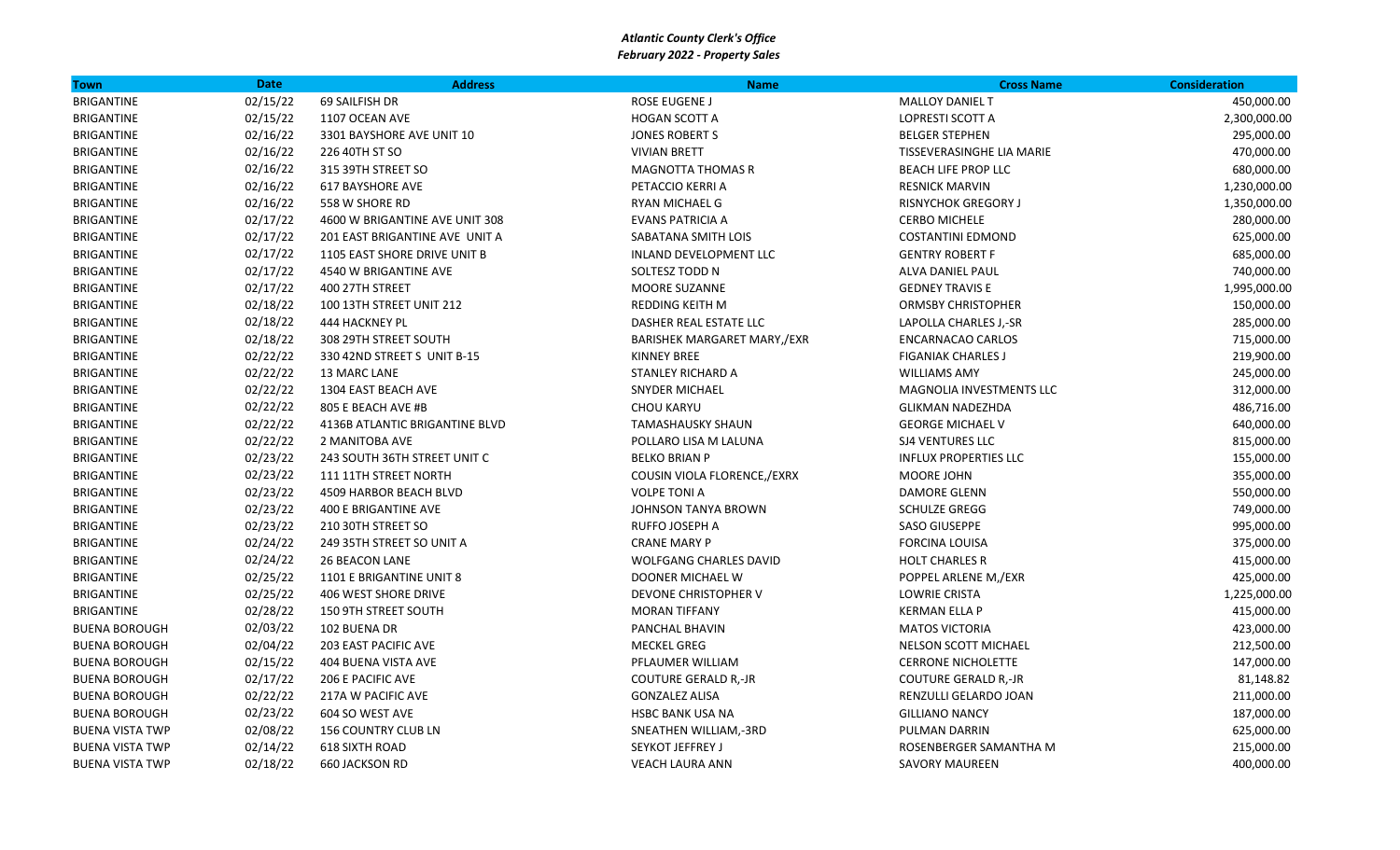| <b>Town</b>            | <b>Date</b> | <b>Address</b>                        | <b>Name</b>                    | <b>Cross Name</b>                 | <b>Consideration</b> |
|------------------------|-------------|---------------------------------------|--------------------------------|-----------------------------------|----------------------|
| <b>BUENA VISTA TWP</b> | 02/25/22    | 121 KAVKAZ PLACE                      | ECHEVARRIA WILFREDO            | <b>ECHEVARRIA DANIEL</b>          | 85,000.00            |
| <b>BUENA VISTA TWP</b> | 02/25/22    | 706 SIXTH ROAD                        | PETRINI PROPERTIES LLC         | <b>BONNEY JAMES F</b>             | 259,000.00           |
| <b>BUENA VISTA TWP</b> | 02/25/22    | 120 TUCKAHOE ROAD & 281 CUMBERLAND RD | <b>CRANBERRY RUN INC</b>       | <b>LGC CBR LLC</b>                | 7,625,000.00         |
| <b>EGG HARBOR CITY</b> | 02/02/22    | 318 BOSTON AVE                        | PORTER MICHAEL                 | <b>CROSSON KEVIN</b>              | 150,000.00           |
| <b>EGG HARBOR CITY</b> | 02/10/22    | <b>40 ANTWERP AVE</b>                 | <b>MASSIMINO DAVID</b>         | MUNTAZAR ZACCHAEUS                | 235,000.00           |
| <b>EGG HARBOR CITY</b> | 02/15/22    | 609 PINE ST                           | <b>JOSEPHSEN JENNIFER</b>      | <b>ANDERSON ROBERT J</b>          | 115,000.00           |
| <b>EGG HARBOR CITY</b> | 02/22/22    | 456-458 BOSTON AVE                    | <b>EDMISTON JEFFREY,-JR</b>    | <b>CONNELLY ROBERT P</b>          | 260,000.00           |
| <b>EGG HARBOR CITY</b> | 02/23/22    | 301 BOSTON AVENUE                     | <b>SURIANO ENZO</b>            | <b>DEMARCO PATRICK</b>            | 155,000.00           |
| <b>EGG HARBOR CITY</b> | 02/24/22    | <b>158 CINCINNATI AVE</b>             | HALA REAL ESTATE & CONST LLC   | LOPER JOHN                        | 131,400.00           |
| <b>EGG HARBOR CITY</b> | 02/24/22    | 619 SAN FRANCISCO AVE                 | DAUB ALLISON                   | <b>CHARLES GEORGIA</b>            | 205,000.00           |
| <b>EGG HARBOR TWP</b>  | 02/01/22    | <b>295 HEATHER CROFT</b>              | <b>HENAO GABRIEL</b>           | <b>VIZCAINO GERSON</b>            | 100,000.00           |
| <b>EGG HARBOR TWP</b>  | 02/01/22    | 300 POND ROAD                         | <b>MYERS HAROLD W</b>          | <b>ALVAREZ CARLOS</b>             | 338,500.00           |
| <b>EGG HARBOR TWP</b>  | 02/02/22    | 35B OXFORD VILLAGE                    | <b>BUNTING ROBERT</b>          | HAND JASON M                      | 35,000.00            |
| <b>EGG HARBOR TWP</b>  | 02/02/22    | <b>33 FAIRHILL AVE</b>                | VARACALLO ANITA                | <b>VACCARO THOMAS L</b>           | 349,000.00           |
| <b>EGG HARBOR TWP</b>  | 02/03/22    | <b>6 TILTON CLUB</b>                  | <b>GALLO KATHERINE A</b>       | <b>BIG LAND LLC</b>               | 70,500.00            |
| <b>EGG HARBOR TWP</b>  | 02/03/22    | 255 LILY ROAD                         | <b>SCALERA JOHN V</b>          | <b>LONESKY MARK A</b>             | 350,000.00           |
| <b>EGG HARBOR TWP</b>  | 02/03/22    | 319 FOX RUN CIRCLE                    | LIBIRAN ALBERT                 | PAOLERCIO JOSEPH WILLIAM          | 350,000.00           |
| <b>EGG HARBOR TWP</b>  | 02/03/22    | 7030 ENGLISH CREEK AVE                | PHILLIPS LARRY                 | RUBIELLA ALEXANDER A              | 395,000.00           |
| <b>EGG HARBOR TWP</b>  | 02/04/22    | <b>9B OXFORD VILLAGE</b>              | PENA NATHALIN                  | 9B OXFORD VILLAGE LLC             | 83,000.00            |
| <b>EGG HARBOR TWP</b>  | 02/04/22    | <b>64 ROBERT BEST RD</b>              | <b>BESCRIPT EDWARD L,-JR</b>   | <b>SUTTON MICHELLE K</b>          | 175,000.00           |
| <b>EGG HARBOR TWP</b>  | 02/04/22    | 31 ALLISON PL                         | JACOBSON CYNTHIA M             | RITCHIE JAMIE L                   | 210,000.00           |
| <b>EGG HARBOR TWP</b>  | 02/04/22    | <b>15 WEXFORD LANE</b>                | DR HORTON INC NJ               | JENNETTE ANGELA D                 | 381,990.00           |
| <b>EGG HARBOR TWP</b>  | 02/04/22    | <b>102 WILKSHIRE COURT</b>            | <b>TAYLOR DEBMISHA</b>         | DR HORTON INC NJ                  | 425,490.00           |
| <b>EGG HARBOR TWP</b>  | 02/04/22    | 1 GLEN AIRE DR                        | <b>BAKER SYLVIA</b>            | <b>QUINN SHEILA</b>               | 660,000.00           |
| <b>EGG HARBOR TWP</b>  | 02/07/22    | <b>25 COUNTRY BIRCH LANE</b>          | <b>BOTTINO LOUIS A</b>         | <b>MCCANT DAIJA M</b>             | 100,000.00           |
| <b>EGG HARBOR TWP</b>  | 02/07/22    | 107 SNOWDROP ROAD                     | <b>BARRY MARIA E</b>           | <b>GURWOOD ALAN</b>               | 455,000.00           |
| <b>EGG HARBOR TWP</b>  | 02/08/22    | <b>78 HEATHER CROFT</b>               | SILVA LAZHAMI                  | RODRIGUEZ JOSE L                  | 114,000.00           |
| <b>EGG HARBOR TWP</b>  | 02/08/22    | 128 PINE AVE                          | <b>FREES ROBERT W</b>          | <b>CORDERO TEUTLE ILSE D</b>      | 265,000.00           |
| <b>EGG HARBOR TWP</b>  | 02/08/22    | 8 TAFT LN                             | DAUGHENBAUGH JAMES R,-IND&ATTY | <b>MORRISON STEPHEN</b>           | 375,000.00           |
| <b>EGG HARBOR TWP</b>  | 02/09/22    | <b>235 LONDON COURT</b>               | KELLER SUSAN A,-EXRX           | <b>BAKER MICHAEL D</b>            | 121,000.00           |
| <b>EGG HARBOR TWP</b>  | 02/09/22    | 323 PINE AVE                          | <b>HANTSON CRAIG</b>           | ANDREWS MELISSA M                 | 369,900.00           |
| <b>EGG HARBOR TWP</b>  | 02/09/22    | 512 DELAWARE AVE                      | <b>BZDEWKA TODD M</b>          | SHULTZ KYLE A                     | 511,500.00           |
| <b>EGG HARBOR TWP</b>  | 02/14/22    | 6825 OLD EGG HARBOR RD #30B           | UDODOV VLADISLAV               | NEWMONES GEORGEANNA               | 88,000.00            |
| <b>EGG HARBOR TWP</b>  | 02/14/22    | 2 VELLA LA VELLA LANE                 | <b>ALLEY SARAH</b>             | <b>NGUYEN ALLYSON</b>             | 225,000.00           |
| <b>EGG HARBOR TWP</b>  | 02/14/22    | 238 GRANVILLE CIR                     | <b>MAH SUE ANN</b>             | <b>HADER TIMOTHY J</b>            | 447,500.00           |
| <b>EGG HARBOR TWP</b>  | 02/15/22    | <b>4 BERKSHIRE STREET</b>             | <b>BATES WES</b>               | KING KATHERINE M                  | 264,000.00           |
| <b>EGG HARBOR TWP</b>  | 02/16/22    | 103 ALDER AVE                         | <b>WENDT EDWARD</b>            | PEIRANO LISA M                    | 127,000.00           |
| <b>EGG HARBOR TWP</b>  | 02/16/22    | 304 WYTHE ROAD                        | LEE STEVEN ALAN                | ESCOBAR AVILA NELSON G            | 385,000.00           |
| <b>EGG HARBOR TWP</b>  | 02/16/22    | 220 CRYSTAL LAKE DR                   | TAYLOR JOHN H                  | <b>GIARDINO JEFFREY R</b>         | 390,000.00           |
| <b>EGG HARBOR TWP</b>  | 02/17/22    | <b>154 ROCHELLE LANE</b>              | LUGO JOREL D                   | <b>GAETANO GIORDANO BLDRS LLC</b> | 274,900.00           |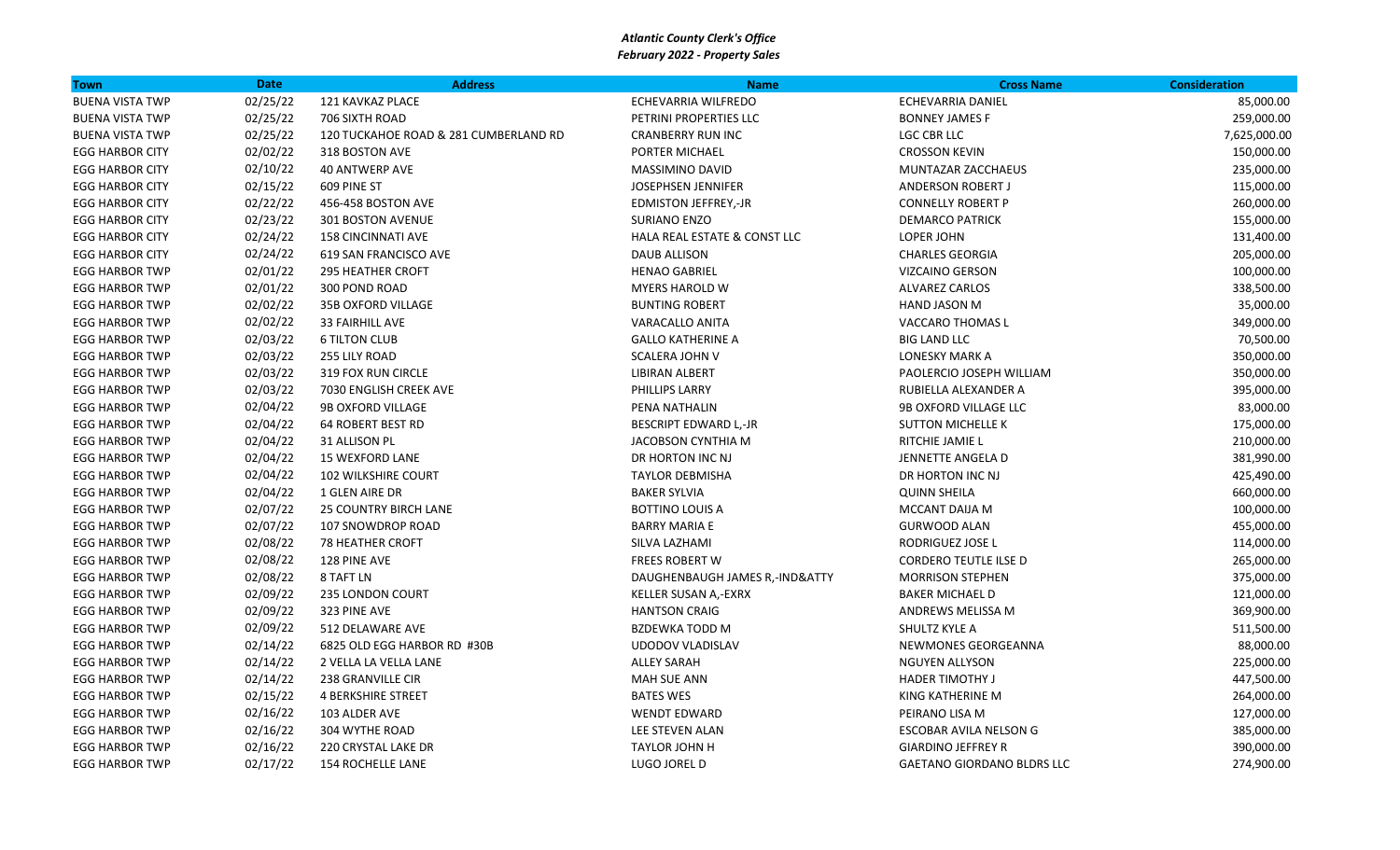| <b>Town</b>           | <b>Date</b> | <b>Address</b>                 | <b>Name</b>                      | <b>Cross Name</b>                    | <b>Consideration</b> |
|-----------------------|-------------|--------------------------------|----------------------------------|--------------------------------------|----------------------|
| <b>EGG HARBOR TWP</b> | 02/18/22    | <b>32 HEATHER CROFT</b>        | <b>BARNETT PERRY</b>             | <b>ATTAYA CAPITAL LLC</b>            | 20,000.00            |
| <b>EGG HARBOR TWP</b> | 02/18/22    | 7 QUEENS STREET                | <b>GARCIA RAFAEL</b>             | RONDON RONAL J                       | 295,000.00           |
| <b>EGG HARBOR TWP</b> | 02/18/22    | 1407 OLD ZION ROAD             | RUGGIERI ANTOINETTE,/ATTY        | <b>OSARDU DENNIS K</b>               | 359,000.00           |
| <b>EGG HARBOR TWP</b> | 02/18/22    | 3 OTTER LN                     | <b>MARTIN JOHN P</b>             | <b>ST CLAIR JOSEPH</b>               | 475,000.00           |
| <b>EGG HARBOR TWP</b> | 02/21/22    | 609 ZION RD                    | <b>HARLEY PATRICIA R</b>         | PETERSON JAMES,-JR                   | 235,000.00           |
| <b>EGG HARBOR TWP</b> | 02/21/22    | <b>304 CENTRAL AVE</b>         | DANESHVAR ALI                    | PRESTON JOHN J,-TR                   | 404,000.00           |
| <b>EGG HARBOR TWP</b> | 02/22/22    | 1414 DOUGHTY RD                | <b>COBA INC</b>                  | <b>IGLESIA APOSTOLICA JESUCRISTO</b> | 101,000.00           |
| <b>EGG HARBOR TWP</b> | 02/22/22    | <b>16 TILTON CLUB</b>          | <b>SHOOK RENEE</b>               | SESE RENE J                          | 143,000.00           |
| <b>EGG HARBOR TWP</b> | 02/22/22    | 107 DUCHESS CT                 | <b>GANDHI NAITIK</b>             | <b>SMITH STEVEN</b>                  | 147,500.00           |
| <b>EGG HARBOR TWP</b> | 02/22/22    | 114 MOUNT AIRY AVE SO          | DAVIS ALEXANDRIA M               | MILLER MICHELE A                     | 150,000.00           |
| <b>EGG HARBOR TWP</b> | 02/22/22    | 116 LIGHTHOUSE LANE            | SZYPULA LINDA L                  | <b>KAMPERT RONALD HANS</b>           | 505,000.00           |
| <b>EGG HARBOR TWP</b> | 02/22/22    | 12 OTTER LN                    | ANDREOTTA JAMES                  | POSHYWAK JON M                       | 780,000.00           |
| <b>EGG HARBOR TWP</b> | 02/23/22    | 119 BLUEBELL DR                | LEDERMAN JENNIFER,-EXRX          | JIAMPETTI GARY J                     | 354,000.00           |
| <b>EGG HARBOR TWP</b> | 02/23/22    | <b>105 TIFFANY LANE</b>        | <b>GRANT CASHONDA PAMPLIN</b>    | <b>COHEN ELY</b>                     | 360,000.00           |
| <b>EGG HARBOR TWP</b> | 02/23/22    | 139 JEFFERS LANDING RD         | <b>WEEKS DANIEL J</b>            | <b>FITZICK MATTHEW T</b>             | 416,000.00           |
| <b>EGG HARBOR TWP</b> | 02/24/22    | <b>82 CATHERINE COURT</b>      | <b>KNOWLTON LINDA E</b>          | <b>MARSHALL KRISTIN E</b>            | 185,000.00           |
| <b>EGG HARBOR TWP</b> | 02/24/22    | 1005 CARLISLE ROAD             | <b>CHOUDHURY FAZLE A</b>         | LUU ALEXANDER                        | 235,000.00           |
| <b>EGG HARBOR TWP</b> | 02/24/22    | <b>14 HILLTOP LANE</b>         | <b>RYAN HARRY</b>                | <b>HELVESTON DAVID</b>               | 260,000.00           |
| <b>EGG HARBOR TWP</b> | 02/24/22    | 3 PAWN COURT                   | <b>VIL CLAUDE</b>                | <b>REGAN PROPERTIES LLC</b>          | 268,000.00           |
| <b>EGG HARBOR TWP</b> | 02/24/22    | 419 SHIRES WAY                 | 3D REAL ESTATE INV LLC           | VO DOI V                             | 280,000.00           |
| <b>EGG HARBOR TWP</b> | 02/24/22    | 2 KINGS WAY                    | <b>GOODWIN ROSEANN</b>           | <b>ODONNELL DAVID J</b>              | 626,000.00           |
| <b>EGG HARBOR TWP</b> | 02/25/22    | 6010 DELILAH ROAD              | <b>WISLER LEDUNG T</b>           | <b>NUNEZ RICARDO</b>                 | 180,000.00           |
| <b>EGG HARBOR TWP</b> | 02/25/22    | <b>12 RUSHMORE DR</b>          | BORDONARO JAMES N                | STERNBERG MELISSA                    | 260,000.00           |
| <b>EGG HARBOR TWP</b> | 02/25/22    | <b>31 GALLANT FOX LANE</b>     | <b>FUSARO LAWRENCE C</b>         | <b>TROIANO DEAN R</b>                | 451,000.00           |
| <b>EGG HARBOR TWP</b> | 02/28/22    | <b>42 PROVIDENCE ROAD</b>      | LUONG TONY C                     | RODRIGUEZ JUAN M                     | 330,000.00           |
| <b>EGG HARBOR TWP</b> | 02/28/22    | <b>6042 E BLACK HORSE PIKE</b> | <b>FRONTIER MAYS LANDING LLC</b> | <b>6042 BLACK HORSE PIKE LLC</b>     | 3,538,000.00         |
| <b>ESTELL MANOR</b>   | 02/09/22    | 174 NINTH AVE                  | <b>WIDMAIER CAROL</b>            | <b>TYREE MATTHEW</b>                 | 293,000.00           |
| <b>FOLSOM</b>         | 02/08/22    | 217 FENIMORE DR                | <b>BOYLE JAMES</b>               | <b>CADIRA AMANDA E</b>               | 229,000.00           |
| <b>GALLOWAY TWP</b>   | 02/01/22    | <b>33 MANCHESTER ST</b>        | MANIN RICHARD S,/HEIR            | <b>GORMAN THOMAS J</b>               | 350,500.00           |
| <b>GALLOWAY TWP</b>   | 02/02/22    | <b>778 FISHERS CREEK ROAD</b>  | <b>CANNUSCIO JEAN F</b>          | <b>SCHUTZ MARY ANN</b>               | 150,000.00           |
| <b>GALLOWAY TWP</b>   | 02/03/22    | 420A XANTHUS AVE               | <b>MATUS KARINA</b>              | PRESTON JONATHAN                     | 269,000.00           |
| <b>GALLOWAY TWP</b>   | 02/03/22    | 717 GRIST MILL WAY             | <b>HALL STACEY A</b>             | <b>BATISTA SULEICKA</b>              | 275,000.00           |
| <b>GALLOWAY TWP</b>   | 02/03/22    | <b>35 DERBY DRIVE</b>          | <b>DAMATO MARIE T</b>            | DINGER CORINNE M                     | 459,000.00           |
| <b>GALLOWAY TWP</b>   | 02/04/22    | <b>36 VAIL COURT</b>           | PC4REO LLC                       | CN BEGLEY AND ASSOC LLC              | 88,500.00            |
| <b>GALLOWAY TWP</b>   | 02/04/22    | 433 ASH AVE                    | <b>CONOVER DYLAN P</b>           | ANGTUACO ELLEN C                     | 210,000.00           |
| <b>GALLOWAY TWP</b>   | 02/04/22    | 733 CHELTENHAM AVE             | <b>VINCENT MICHAEL</b>           | RIVEROS HERNANDEZ JESUS              | 227,000.00           |
| <b>GALLOWAY TWP</b>   | 02/04/22    | <b>147 SOUTHAMPTON AVE</b>     | <b>HASLETT HARVEY B,-3RD</b>     | <b>MELCER RONALD E</b>               | 274,000.00           |
| <b>GALLOWAY TWP</b>   | 02/04/22    | 300 E KEY DRIVE                | HAZLETT GINA M,-ADMRX            | <b>GANCITANO ROBERT</b>              | 280,000.00           |
| <b>GALLOWAY TWP</b>   | 02/04/22    | 583 CARLISLE LANE              | DUNN PASSARO LORRAINE,-EXR       | <b>TARTARO CHRISTINE</b>             | 285,000.00           |
| <b>GALLOWAY TWP</b>   | 02/04/22    | 663 PINE VALLEY CT             | <b>DORSEY MICHAEL P</b>          | <b>BLANCO ANTOMIE</b>                | 290,000.00           |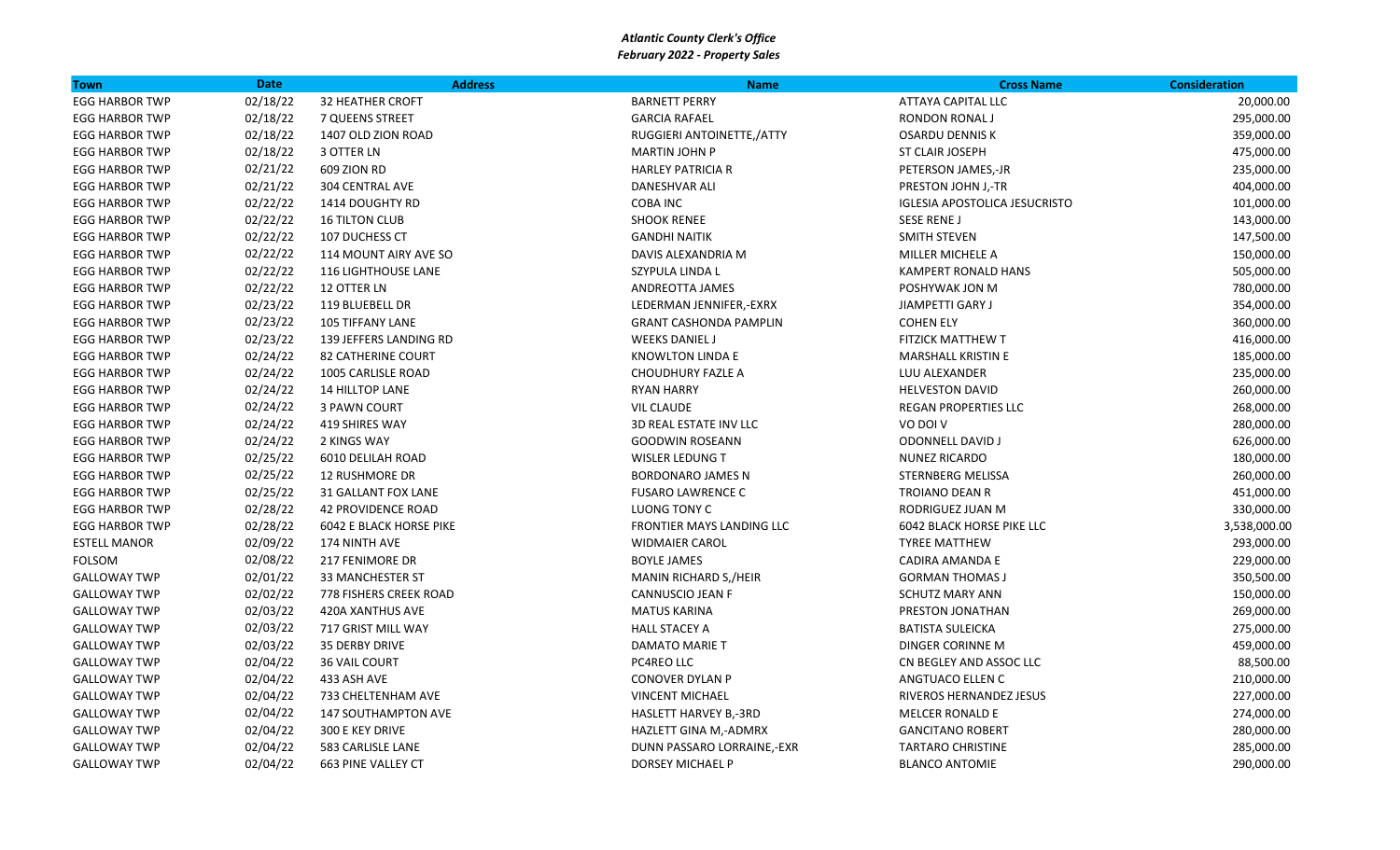| <b>Town</b>         | <b>Date</b> | <b>Address</b>               | <b>Name</b>                        | <b>Cross Name</b>              | <b>Consideration</b> |
|---------------------|-------------|------------------------------|------------------------------------|--------------------------------|----------------------|
| <b>GALLOWAY TWP</b> | 02/07/22    | <b>39 CHESHIRE DRIVE</b>     | <b>MASTROLA PERRY</b>              | <b>COBLE BRIANNA</b>           | 162,000.00           |
| <b>GALLOWAY TWP</b> | 02/07/22    | <b>187 VICTORIA DRIVE</b>    | <b>MATTEA KATHLEEN</b>             | <b>MORGAN RYAN F</b>           | 187,000.00           |
| <b>GALLOWAY TWP</b> | 02/07/22    | 303 S ZENIA AVE              | <b>FORERO CARMEN M</b>             | <b>BENITEZ FRANK</b>           | 263,000.00           |
| <b>GALLOWAY TWP</b> | 02/09/22    | <b>684 LAKE FRONT CIRCLE</b> | HEALEY EDWARD W,-JR                | <b>CHAN KISSOON</b>            | 220,000.00           |
| <b>GALLOWAY TWP</b> | 02/09/22    | 134 KENSINGTON DR            | <b>GIVNER JOSHUA KYLE</b>          | <b>TORRE STEVEN</b>            | 385,000.00           |
| <b>GALLOWAY TWP</b> | 02/09/22    | 224 EAST WHITE HORSE PIKE    | SHRI KRISHNA SAI HOTEL LLC         | LAKSHMI SAI LLC                | 3,000,000.00         |
| <b>GALLOWAY TWP</b> | 02/14/22    | 25 WATERVIEW DR UNIT 102-A   | MASLANKA DAVID E                   | MAINA MICHAEL J,-3RD           | 95,000.00            |
| <b>GALLOWAY TWP</b> | 02/14/22    | 48 S NEW YORK RD SUITE B-8   | <b>KONDLER RAYMOND P</b>           | <b>ROSZAK GERARD</b>           | 140,000.00           |
| <b>GALLOWAY TWP</b> | 02/14/22    | <b>22 GREENWICH DRIVE</b>    | MITCHELL DIANE                     | <b>TAMAYO GARCIA SEBASTIAN</b> | 151,900.00           |
| <b>GALLOWAY TWP</b> | 02/14/22    | 540 CARLISLE LN              | RYAN CHERYL,-ATTY                  | SEIBOLD WILLIAM FREDERICK,-3RD | 280,000.00           |
| <b>GALLOWAY TWP</b> | 02/14/22    | 200 W LENAPE RD              | JONES MARGARET                     | <b>MASTRO JOSEPH S</b>         | 365,000.00           |
| <b>GALLOWAY TWP</b> | 02/14/22    | 38 DONEGAL LANE              | LUCIANO WILLIAM                    | PATEL JITENKUMAR               | 365,000.00           |
| <b>GALLOWAY TWP</b> | 02/14/22    | <b>435 TURNBRIDGE DR</b>     | MATTERN LAURA L                    | <b>MAKAR CHRISTOPHER</b>       | 395,000.00           |
| <b>GALLOWAY TWP</b> | 02/15/22    | <b>203 LIMERICK STREET</b>   | <b>CHIANTERA BONNIE M</b>          | <b>GREENBERG RICHARD</b>       | 390,000.00           |
| <b>GALLOWAY TWP</b> | 02/15/22    | <b>615 LOST PINE WAY</b>     | SHERWOOD THOMAS                    | <b>WISDOM BOYD</b>             | 772,000.00           |
| <b>GALLOWAY TWP</b> | 02/16/22    | 229 MEADOW RIDGE ROAD        | CHOROSZEWSKI WALTER                | PACIFIC PREMIER TR CUSTODIAN   | 85,000.00            |
| <b>GALLOWAY TWP</b> | 02/16/22    | 69 COLONIAL CT               | <b>SUKSOMNIL VENUS V</b>           | <b>CAPECE LISA</b>             | 94,900.00            |
| <b>GALLOWAY TWP</b> | 02/16/22    | 86 IROQUOIS DR               | <b>LEWIS CRAIG R</b>               | AVELINO MAX A                  | 122,500.00           |
| <b>GALLOWAY TWP</b> | 02/16/22    | 248 W JIMMIE LEEDS ROAD      | CHAU OLIVIA Y                      | LEGGETTE JAMES                 | 270,000.00           |
| <b>GALLOWAY TWP</b> | 02/16/22    | 109 ST GEORGES DR            | STEINBERG LESLIE R,-EXRX           | DONITO JOHN                    | 335,000.00           |
| <b>GALLOWAY TWP</b> | 02/17/22    | 264 TERRY LN                 | <b>EXANTUS JEAN L</b>              | PEREZ RAMON                    | 268,000.00           |
| <b>GALLOWAY TWP</b> | 02/17/22    | 330 NO GENOA AVE             | <b>FRENCER STEVEN</b>              | <b>JANDROEP ANTHONY A</b>      | 400,000.00           |
| <b>GALLOWAY TWP</b> | 02/18/22    | <b>43 MOHAVE DRIVE</b>       | CHIEM DAN K                        | ADCOCK EMMA O                  | 125,000.00           |
| <b>GALLOWAY TWP</b> | 02/18/22    | <b>660 SAINT ANDREW DR</b>   | <b>KUHAR CLAIRE B</b>              | RUISANCHEZ ELIZABETH A         | 250,000.00           |
| <b>GALLOWAY TWP</b> | 02/18/22    | 118 CARA MIA LANE            | <b>DISALVO RENALDO</b>             | <b>MERCEDES CARLOS A</b>       | 368,000.00           |
| <b>GALLOWAY TWP</b> | 02/21/22    | 303 CRESSON AVE              | <b>SCOTT ROBERT</b>                | DURHAM JACQUELIN               | 220,000.00           |
| <b>GALLOWAY TWP</b> | 02/22/22    | <b>143 RUMSON DRIVE</b>      | <b>IGLESIAS ANGELINA</b>           | <b>RAMOS VICTOR</b>            | 125,000.00           |
| <b>GALLOWAY TWP</b> | 02/22/22    | 42 CLUB PL                   | DOWN THE SHORE HOMES & RENTALS LLC | MANCO LOUIS J,-SR              | 189,000.00           |
| <b>GALLOWAY TWP</b> | 02/24/22    | 511 BROOK LANE               | FELSBERG THEODORE G,-JR,/HEIR      | RESCH CULLEN LEWIS             | 154,450.00           |
| <b>GALLOWAY TWP</b> | 02/24/22    | 115 RIDGEWOOD AVE            | RUFO JOSEPH A,/ADMR                | SINCLAIR JOSE                  | 205,000.00           |
| <b>GALLOWAY TWP</b> | 02/24/22    | 307 E JIMMIE LEEDS ROAD      | ORLANDO MARINA                     | LIN YUN                        | 220,000.00           |
| <b>GALLOWAY TWP</b> | 02/24/22    | 700 FALCON CREST             | MCKERNAN FRANK J,/EXRX             | ADAMS JEANETTE                 | 245,000.00           |
| <b>GALLOWAY TWP</b> | 02/24/22    | 561 EAST JIMMIE LEEDS RD     | <b>COLLINS STACY</b>               | <b>CARNEY JORDAN</b>           | 285,000.00           |
| <b>GALLOWAY TWP</b> | 02/24/22    | <b>255 ASCHWIND COURT</b>    | <b>RISLEY DONNA</b>                | <b>TAMASHAUSKY SHAUN</b>       | 730,000.00           |
| <b>GALLOWAY TWP</b> | 02/28/22    | 360 EAST COS COB DRIVE       | <b>ABDULLA ISRAT</b>               | <b>MULLINS KATHLEEN EDITH</b>  | 280,000.00           |
| <b>GALLOWAY TWP</b> | 02/28/22    | 560 S SEAVIEW AVE            | <b>GANDY ANTHONY M</b>             | NGUYEN SAMANTHA                | 281,000.00           |
| <b>HAMILTON TWP</b> | 02/01/22    | 4712 ARROWOOD PLACE          | <b>IERACE JOHN</b>                 | <b>ANTHONY AMBER</b>           | 184,900.00           |
| <b>HAMILTON TWP</b> | 02/01/22    | 7655 JACKSON ROAD            | CHMELOWITZ RAYMOND A               | <b>TURNER KEITH G</b>          | 359,900.00           |
| <b>HAMILTON TWP</b> | 02/02/22    | 2803 FORSYTHIA COURT         | <b>HANNA SAMUEL</b>                | MESSIHA MENA T                 | 75,000.00            |
| <b>HAMILTON TWP</b> | 02/02/22    | 4789 SUMMERSWEET DRIVE       | <b>HUIZAR PETER JAMES</b>          | <b>WETZEL THOMAS,-JR</b>       | 155,000.00           |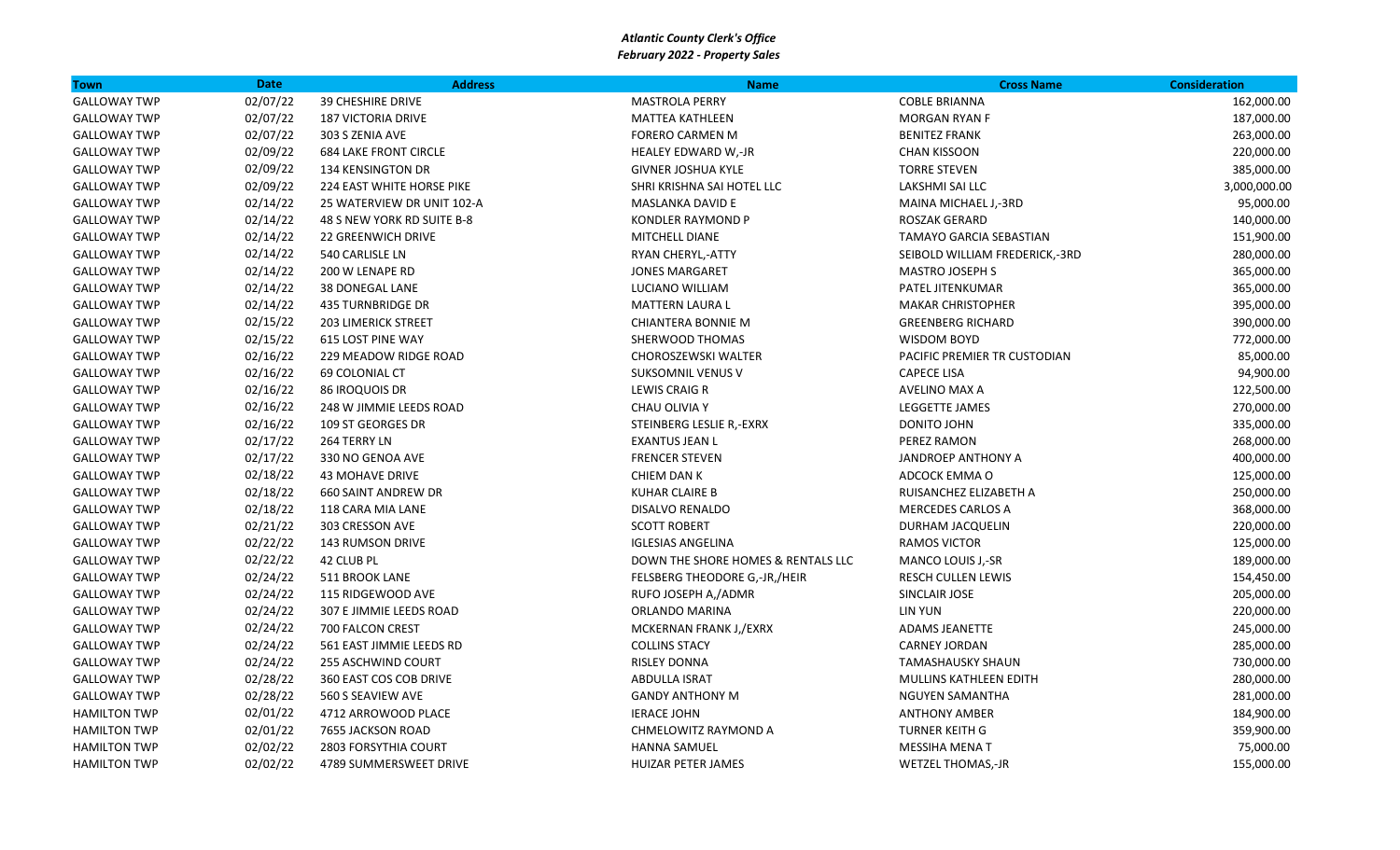| <b>Town</b>         | <b>Date</b> | <b>Address</b>              | <b>Name</b>                     | <b>Cross Name</b>                      | <b>Consideration</b> |
|---------------------|-------------|-----------------------------|---------------------------------|----------------------------------------|----------------------|
| <b>HAMILTON TWP</b> | 02/02/22    | 7419 3RD AVE                | HARTMAN JOSHUA                  | LIEPE NIKKI B                          | 200,000.00           |
| <b>HAMILTON TWP</b> | 02/02/22    | 4642 THELMA AVE             | <b>TOUSSAINT SHERRY</b>         | DOONER WILLIAM FAUNCE                  | 289,900.00           |
| <b>HAMILTON TWP</b> | 02/07/22    | 6812 WEYMOUTH ROAD          | REO TRUST 2017 RPL1             | T RAY INV LLC                          | 115,000.00           |
| <b>HAMILTON TWP</b> | 02/08/22    | 6180 ESTELLE AVE            | KEEN GARY W,-JR                 | TOUSSAINT SHERRY ANN                   | 375,000.00           |
| <b>HAMILTON TWP</b> | 02/08/22    | 5489 OAK ST                 | BETHKE RANDALL ADAM             | <b>WILLIAMS ROBERT JOHN</b>            | 450,000.00           |
| <b>HAMILTON TWP</b> | 02/09/22    | 1537 THOMAS JEFFERSON COURT | <b>SALMON MICHAEL F</b>         | MCFARLAND LIESL                        | 182,900.00           |
| <b>HAMILTON TWP</b> | 02/09/22    | 1534 THOMAS JEFFERSON COURT | <b>GRAHAM MATTHEW</b>           | PRYOR TINA M                           | 223,000.00           |
| <b>HAMILTON TWP</b> | 02/14/22    | 531 HALBERT AVE             | CN CONSTRUCTION LLC             | <b>BROWN ALYSSA</b>                    | 75,000.00            |
| <b>HAMILTON TWP</b> | 02/14/22    | 1574 JOHN ADAMS COURT       | <b>VELASQUEZ BRYAN L</b>        | <b>GARRATY BARBARA J</b>               | 170,000.00           |
| <b>HAMILTON TWP</b> | 02/14/22    | <b>8 ERNST COURT</b>        | FERNMOOR HOMES AT WOODS LANDING | <b>KUFFER GARY K</b>                   | 304,479.00           |
| <b>HAMILTON TWP</b> | 02/14/22    | 4028 ALEXANDER DR           | CAI YING,/ATTY                  | <b>GLEMSER SUZANNE M</b>               | 310,000.00           |
| <b>HAMILTON TWP</b> | 02/15/22    | 5059 MERION CT              | PALMER CLAYTON,-SR              | <b>KUO CHRISTIE,/ATTY</b>              | 170,000.00           |
| <b>HAMILTON TWP</b> | 02/15/22    | 60 ERNST CT                 | ROTUNDO GINETTA                 | <b>NELSON JOHN</b>                     | 340,000.00           |
| <b>HAMILTON TWP</b> | 02/16/22    | 7176 1ST AVE                | SAVAGE HOMES LLC                | <b>BANK OF NY MELLON</b>               | 110,250.00           |
| <b>HAMILTON TWP</b> | 02/16/22    | 5640 BIRCH STREET           | <b>HAGEL ROBERT</b>             | <b>GREEN LORIE JOY</b>                 | 375,000.00           |
| <b>HAMILTON TWP</b> | 02/17/22    | 6215 COVE AVE               | REESE SHARI A                   | HALLEY WILLIAM MICHAEL                 | 150,000.00           |
| <b>HAMILTON TWP</b> | 02/17/22    | <b>19 PENNINGTON AVE</b>    | <b>FISCHER JOSEPH</b>           | <b>SCHNUR GEORGE A</b>                 | 209,900.00           |
| <b>HAMILTON TWP</b> | 02/17/22    | <b>125 GIUNTA WALK</b>      | <b>BRITA EDWARD A</b>           | MISKEWITZ VINCENT                      | 277,000.00           |
| <b>HAMILTON TWP</b> | 02/18/22    | <b>6995 HARDING HIGHWAY</b> | ZALESKI LAURA                   | <b>KAUFMAN LEE</b>                     | 135,000.00           |
| <b>HAMILTON TWP</b> | 02/18/22    | 6310 SEARS AVE              | <b>FOSTER CONSTANCE</b>         | <b>CONWAY ABIGAIL</b>                  | 157,400.00           |
| <b>HAMILTON TWP</b> | 02/18/22    | <b>6844 WEMOUTH ROAD</b>    | <b>WEATHERBY CAROL A</b>        | <b>BURNS MARK J</b>                    | 160,000.00           |
| <b>HAMILTON TWP</b> | 02/18/22    | 6066 MAIN STREET            | <b>GARDNER ERIN</b>             | <b>HARTEY PATRICK</b>                  | 162,000.00           |
| <b>HAMILTON TWP</b> | 02/18/22    | 1231 BUFFALO AVE            | MTGLQ INVESTORS LP              | <b>BUCKMON MORROW IVORY</b>            | 195,000.00           |
| <b>HAMILTON TWP</b> | 02/18/22    | 4204 RANDY CT               | LINCOLN TRAVIS W                | <b>ARANA CARLOS</b>                    | 360,000.00           |
| <b>HAMILTON TWP</b> | 02/19/22    | 1870 MALAGA RD              | <b>FLORES ISAAC,-JR</b>         | <b>BIGGS HELEN</b>                     | 279,900.00           |
| <b>HAMILTON TWP</b> | 02/21/22    | <b>6177 TOWHEE LANE</b>     | <b>DIGREGORIO ANTHONY</b>       | <b>RILEY SHARON</b>                    | 257,955.00           |
| <b>HAMILTON TWP</b> | 02/22/22    | 26 JAMESTOWN CIR            | ALMANZAR RANDY                  | PENSO NATASHA M                        | 260,000.00           |
| <b>HAMILTON TWP</b> | 02/23/22    | 561 HALBERT AVE             | <b>SCHEIDEGG DAVID</b>          | <b>MORTON BRANDON J</b>                | 70,000.00            |
| <b>HAMILTON TWP</b> | 02/24/22    | 2711 EVERGREEN COURT        | <b>CROSIER LORI A,-EXRX</b>     | <b>J&amp;M PROPERTYS SOLUTIONS LLC</b> | 87,777.00            |
| <b>HAMILTON TWP</b> | 02/24/22    | 2602 DURANGO COURT          | <b>BARRETT JOSEPH P,-JR</b>     | <b>MAGNAYE KAREN C</b>                 | 160,000.00           |
| <b>HAMILTON TWP</b> | 02/24/22    | <b>44 ERNST COURT</b>       | <b>OSHAUGHNESSY JAMES G</b>     | OSTRANDER WILLIAM F                    | 395,000.00           |
| <b>HAMILTON TWP</b> | 02/25/22    | 4910 DENBIGH COURT          | WARD BRUCE G,-ATTY              | <b>BONSU YAA</b>                       | 175,000.00           |
| <b>HAMILTON TWP</b> | 02/25/22    | 3129 COLOGNE AVE            | <b>CHANDLER JOY LYNN L</b>      | LIEPE JESSICA                          | 190,000.00           |
| <b>HAMILTON TWP</b> | 02/25/22    | 2458 LAHN LANE              | <b>CANCILLERI MARIE</b>         | PETRELLA ANTHONY                       | 335,000.00           |
| <b>HAMMONTON</b>    | 02/10/22    | 5 N LIBERTY ST              | ROSIN EMANUEL A                 | <b>WILDT CHRISTY V</b>                 | 299,000.00           |
| <b>HAMMONTON</b>    | 02/16/22    | 100 NO 1ST RD               | <b>KING SHERRY L</b>            | <b>RCM BUILDERS LLC</b>                | 181,900.00           |
| <b>HAMMONTON</b>    | 02/16/22    | <b>608 NORTH 3RD STREET</b> | LODUCA EPIFANIO J,/EXR          | HELLIWELL CHARLES E                    | 280,000.00           |
| <b>HAMMONTON</b>    | 02/18/22    | 110 EAST 15TH STREET        | <b>CHRISTOPHER DENNIS J,-JR</b> | <b>BURNS MARK</b>                      | 185,000.00           |
| <b>HAMMONTON</b>    | 02/18/22    | <b>86 NO LIBERTY ST</b>     | PITTS LAURETTE J                | <b>GOESS ZACHARY</b>                   | 800,000.00           |
| <b>HAMMONTON</b>    | 02/22/22    | <b>456 WALNUT STREET</b>    | DESTEFANO MARY,/EXR             | <b>SCANGA FRANCESCO C</b>              | 30,000.00            |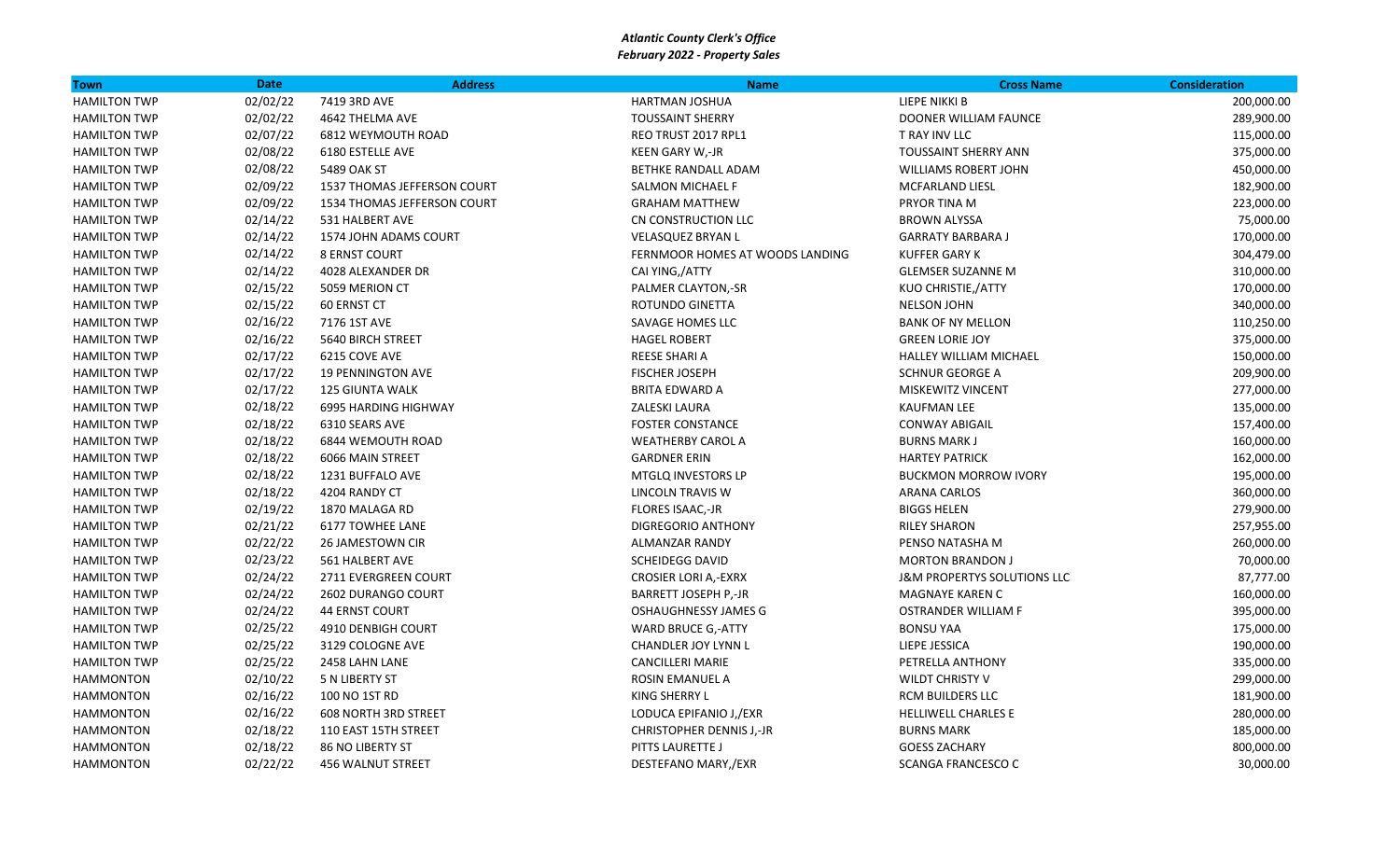| Town             | <b>Date</b> | <b>Address</b>                        | <b>Name</b>                 | <b>Cross Name</b>             | <b>Consideration</b> |
|------------------|-------------|---------------------------------------|-----------------------------|-------------------------------|----------------------|
| <b>HAMMONTON</b> | 02/23/22    | 763 MOSS MILL ROAD                    | CAPPUCCIO ANTHONY J         | <b>HOGAN TERRY</b>            | 341,000.00           |
| <b>HAMMONTON</b> | 02/23/22    | 50 WATERFRONT WAY                     | <b>GALLETTA TONI ANNE</b>   | <b>OVERDEVEST GAIL</b>        | 1,500,000.00         |
| <b>HAMMONTON</b> | 02/24/22    | 800 N EGG HARBOR RD                   | <b>CURCIO KEVIN</b>         | <b>CURCIO FRANK,-SR</b>       | 143,000.00           |
| <b>HAMMONTON</b> | 02/25/22    | 130 S 2ND ROAD                        | <b>RECTOR PAULINE</b>       | MARANDINO DOMINIC E           | 258,000.00           |
| <b>HAMMONTON</b> | 02/25/22    | <b>648 ANDERSON AVE</b>               | PEDERSEN BARBARA            | <b>GRAZIANO WAYNE A</b>       | 376,000.00           |
| <b>HAMMONTON</b> | 02/28/22    | 108 S MADISON AVE                     | <b>GRAZIANO SARAH L</b>     | PEDERSEN JUSTIN               | 235,000.00           |
| <b>HAMMONTON</b> | 02/28/22    | 577 SOUTH 3RD STREET                  | <b>CELONA MICHAEL</b>       | ROCHA MELANIE R               | 300,000.00           |
| <b>HAMMONTON</b> | 02/28/22    | <b>11 NORTH WASHINGTON STREET</b>     | HAMMONTON MANOR REALTY LLC  | HAMMONTON MANOR RHCF LLC      | 500,000.00           |
| <b>LINWOOD</b>   | 02/04/22    | I-12 ADAMS CT                         | <b>WILLIAMS DAWN P</b>      | <b>KERN CYNTHIA</b>           | 190,000.00           |
| <b>LINWOOD</b>   | 02/09/22    | 4 CEDAR HOLLOW #A                     | <b>URBON ROBERT J,/ATTY</b> | WOULFE JOAN                   | 130,000.00           |
| <b>LINWOOD</b>   | 02/16/22    | 400 WEST KIRKWOOD AVE                 | MCFATRIDGE LURA A,-EXRX     | <b>COOK SPIKE</b>             | 225,000.00           |
| LINWOOD          | 02/22/22    | 135 W STERLING AVE                    | <b>RHA RAPHAEL</b>          | <b>BARRY MARIA ELIZABETH</b>  | 185,000.00           |
| <b>LINWOOD</b>   | 02/22/22    | 210 SCHOOLHOUSE DRIVE                 | CALLAHAN MICHAEL T          | <b>CRISCIONE SANDRA JOY</b>   | 445,000.00           |
| <b>LINWOOD</b>   | 02/24/22    | 1019 SHORE ROAD                       | <b>GAGLIARDI MICHELLE T</b> | <b>COMPTON JOHN</b>           | 385,000.00           |
| LONGPORT         | 02/02/22    | 6 SOUTH 29TH AVE                      | <b>SEAVIEW PARTNERS</b>     | <b>DEANGELIS EDWARD</b>       | 2,550,000.00         |
| LONGPORT         | 02/16/22    | 2602 ABSEQUAN AVE                     | <b>CIOLKO EDWARD</b>        | <b>CIOLKO KATHLEEN</b>        | 250,000.00           |
| LONGPORT         | 02/16/22    | 137 NO 33RD AVE                       | <b>CICE LYDIA</b>           | JOHN ARROW CUSTOM HOMES LLC   | 930,000.00           |
| MARGATE          | 02/01/22    | 613 N DOUGLAS AVE                     | LAMBERT CHRISTOPHER EMILE   | HANDWERKER MICHAEL            | 635,000.00           |
| MARGATE          | 02/01/22    | 3 SO HAVERFORD AVENUE                 | <b>KALINER JEFFREY</b>      | PERILSTEIN WARGON MARJORY     | 1,579,339.00         |
| MARGATE          | 02/02/22    | 9709 MONMOUTH AVE UNIT C4             | DAVIS MARK STEPHEN          | <b>DEMAREST LINDA</b>         | 282,000.00           |
| MARGATE          | 02/03/22    | <b>17 NORTH HANOVER AVENUE</b>        | HEYMAN WILLIAM M,-TR,/TR    | <b>17 N HANOVER LLC</b>       | 620,000.00           |
| MARGATE          | 02/03/22    | <b>20 NORTH ESSEX AVE</b>             | PORAT MANNY D               | <b>GARBER JOEL</b>            | 1,300,000.00         |
| MARGATE          | 02/04/22    | 104 N ARGYLE AVE                      | <b>FELDMAN STEVEN</b>       | <b>PRINCE IRA</b>             | 685,000.00           |
| MARGATE          | 02/08/22    | 9400 ATLANTIC AVE UNIT 310            | SPIEGELMAN CHARLES,/EXR     | <b>WEICK EDWARD</b>           | 160,000.00           |
| MARGATE          | 02/08/22    | 9010 ATLANTIC AVE UNIT 221            | <b>ADDEZIO STEPHEN</b>      | <b>ANAPOLLE DAVID</b>         | 195,000.00           |
| MARGATE          | 02/08/22    | 9400 ATLANTIC AVE UNIT 1001           | WITMAN ALLAN M              | <b>RAYZ MARINA</b>            | 800,000.00           |
| MARGATE          | 02/10/22    | 29 N DECATUR AVE                      | DICOSMO RITA,-EXR           | <b>EAST VILLAGE LLC</b>       | 799,000.00           |
| MARGATE          | 02/10/22    | 102 S NASSAU AVE                      | <b>BALDWIN KILA B</b>       | DAVCO CONSTRUCTION INC        | 3,725,000.00         |
| MARGATE          | 02/14/22    | 102 NORTH WASHINTON AVE #2            | <b>BRAJER JASON</b>         | <b>MENDELSOHN CAROLE</b>      | 850,000.00           |
| MARGATE          | 02/15/22    | 112 N MADISON AVE UNIT A              | SHOPHIA VENTURES LLC        | <b>ROSEN DAWN</b>             | 975,000.00           |
| MARGATE          | 02/16/22    | 9101 ATLANTIC AVE #202                | <b>BURTON MICHAELS</b>      | ROBINSON BRADLEY WILLIAM      | 560,000.00           |
| MARGATE          | 02/17/22    | 31 BAYSIDE COURT                      | <b>COUZENS JAY</b>          | <b>BOXMAN ADRIANNE</b>        | 700,000.00           |
| MARGATE          | 02/18/22    | 9 N WILSON AVENUE                     | ZARKOWSKI ROBERT W          | KOHLER WILLIAM J              | 330,000.00           |
| MARGATE          | 02/18/22    | 7606 BAYSHORE DRIVE                   | PARSONS BRIAN C             | PARSONS MICHAEL P             | 519,600.00           |
| MARGATE          | 02/21/22    | 9201 ATLANTIC AVE UNIT 12             | <b>HAYNES HANNA</b>         | <b>TADLEY THOMAS</b>          | 152,000.00           |
| MARGATE          | 02/22/22    | 104 S ESSEX AVE                       | PERILSTEIN SAMUEL           | <b>ZAMORE BARRY</b>           | 1,500,000.00         |
| MARGATE          | 02/23/22    | 9010 ATLANTIC AVENUE UNIT 236         | <b>HUGHES SHELLIE</b>       | <b>MATLOSZ WANDA</b>          | 185,000.00           |
| MARGATE          | 02/23/22    | 9010 ATLANTIC AVENUE, UNITS 233 & 236 | <b>HUGHES SHELLIE</b>       | SAMHAN HELEN HATAB,-EXR       | 230,000.00           |
| MARGATE          | 02/23/22    | 8606 WINCHESTER AVE                   | <b>GRUPPO RONALD</b>        | <b>SMITH STARLA</b>           | 1,137,500.00         |
| MARGATE          | 02/23/22    | 313 N UNION AVE                       | <b>SUCHOFF ROCHELLE</b>     | <b>TAITELMAN MATTHEW SETH</b> | 1,390,000.00         |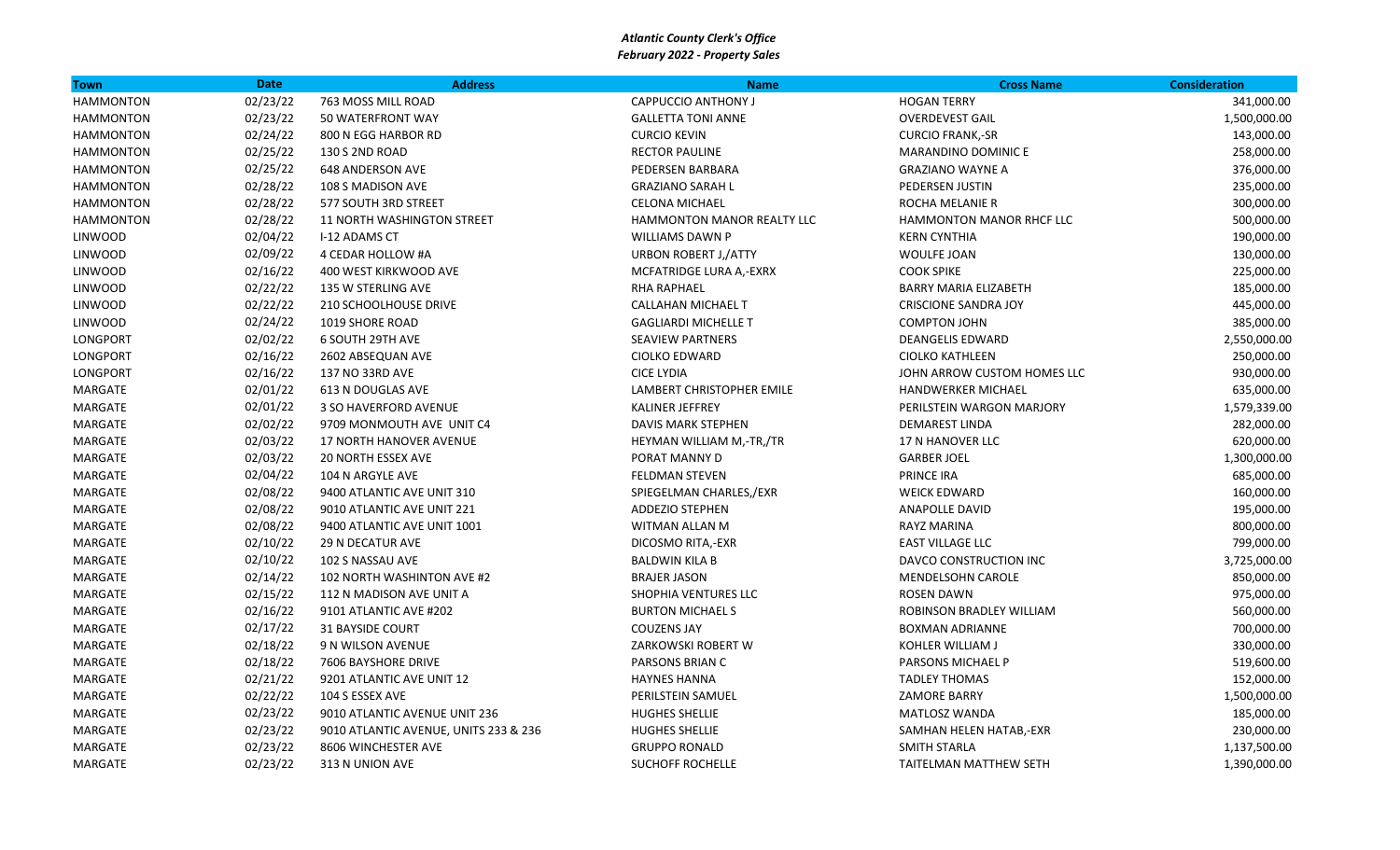| <b>Town</b>         | <b>Date</b> | <b>Address</b>                | <b>Name</b>                    | <b>Cross Name</b>            | <b>Consideration</b> |
|---------------------|-------------|-------------------------------|--------------------------------|------------------------------|----------------------|
| <b>MULLICA TWP</b>  | 02/01/22    | 2251 7TH AVE AND 2240 6TH AVE | DEITZ EVA M,-EXRX              | SUN WEST LLC                 | 175,000.00           |
| <b>MULLICA TWP</b>  | 02/02/22    | 3516 TOMOCOMO DRIVE           | VULLO KRYSTAL M                | <b>NEWNAM WILLIAM</b>        | 185,000.00           |
| <b>MULLICA TWP</b>  | 02/03/22    | 1010 4TH AVENUE               | <b>WADDELL RENEE</b>           | <b>WADDELL DEVIN LYN</b>     | 249,000.00           |
| <b>MULLICA TWP</b>  | 02/08/22    | 5901 DUERER ST                | <b>HOLEN BRADLEY D</b>         | FAGAN AND FAGAN HOLDINGS LLC | 485,000.00           |
| MULLICA TWP         | 02/14/22    | 509 WHARTON PARK BLVD         | <b>SUNWEST STATE LLC</b>       | <b>ACEVEDO EVELYN</b>        | 220,000.00           |
| <b>MULLICA TWP</b>  | 02/15/22    | 635 COLUMBIA RD               | FIDELITY ASSET MGMT LLC        | <b>GRANZOW TIMOTHY</b>       | 69,900.00            |
| <b>MULLICA TWP</b>  | 02/16/22    | 2660 FIFTH AVE                | <b>PRICE WAYNE</b>             | THORSTENSEN ERIC             | 45,000.00            |
| <b>MULLICA TWP</b>  | 02/16/22    | 4040 ADAMS CIR                | ZARAGOZA DARLEEN               | JON VEGA INV LLC             | 120,000.00           |
| <b>MULLICA TWP</b>  | 02/23/22    | 500 HEIDELBERG AVE            | WEBER WILLIAM L,-JR,-EXR       | WEBER KIMBERLY M             | 180,000.00           |
| <b>MULLICA TWP</b>  | 02/24/22    | 2621 7TH AVE                  | <b>COBA INC</b>                | ERRERA CHARLES,-JR           | 179,000.00           |
| NORTHFIELD          | 02/02/22    | 525 JACKSON AVE               | <b>GUTIERREZ CASTRO LUIS A</b> | <b>TEPEDINO JONATHAN</b>     | 137,000.00           |
| NORTHFIELD          | 02/04/22    | <b>25 VIRGINIA AVE</b>        | CONNERS BARBARA A,/EXRX        | <b>ROMAN KARINA</b>          | 262,500.00           |
| NORTHFIELD          | 02/04/22    | <b>608 BANNING AVE</b>        | MCGEE WILLIAM S                | LACAVA NICOLE                | 300,000.00           |
| NORTHFIELD          | 02/08/22    | 309 CLARK PLACE               | <b>HORTON DORCA</b>            | <b>CAYME GLENDON</b>         | 224,000.00           |
| NORTHFIELD          | 02/08/22    | 106-108 E REVERE              | NAGLE JENNIFER N               | MURDOCK RONALD DOUGLAS       | 265,000.00           |
| <b>NORTHFIELD</b>   | 02/09/22    | 2308 OAK AVE                  | <b>REINA JAMES M</b>           | <b>DAVIS CHRISTINE</b>       | 210,000.00           |
| NORTHFIELD          | 02/15/22    | <b>6 E ROSEDALE AVE</b>       | <b>WALSH REMY</b>              | <b>MORRISON SUZANNE</b>      | 264,000.00           |
| NORTHFIELD          | 02/21/22    | 4206 DOLPHIN AVE              | LEHNE GILMORE LISA             | <b>EACHUS LISA M</b>         | 130,000.00           |
| NORTHFIELD          | 02/21/22    | 2728 BURROUGHS AVE            | <b>CECCHINI STEPHEN</b>        | <b>MEAKIM RACHEL A</b>       | 415,000.00           |
| NORTHFIELD          | 02/22/22    | 332 ROOSEVELT AVE             | MOTZ TRACY L,-EXRX             | <b>DAVIS DERECK</b>          | 175,000.00           |
| NORTHFIELD          | 02/24/22    | <b>404 FRANKLIN AVE</b>       | <b>WEISS ROBERT B,-JR</b>      | WARDELL JOAN M               | 240,000.00           |
| PLEASANTVILLE       | 02/03/22    | 109 PLAZA PLACE               | <b>IEZZI JENNIFER</b>          | <b>ROMAN KARINA</b>          | 187,000.00           |
| PLEASANTVILLE       | 02/08/22    | 727 BLACK HORSE PIKE UNIT 411 | <b>GUPTA VIJAY P</b>           | 4 11 NEWTOWN SQUARE LLC      | 68,000.00            |
| PLEASANTVILLE       | 02/09/22    | 806 CRESSON AVENUE            | <b>M&amp;T SERVICES LLC</b>    | <b>SHUR DON</b>              | 70,000.00            |
| PLEASANTVILLE       | 02/16/22    | 131 HARRIS AVE                | <b>BURNLEY RALPH</b>           | <b>MICKEY HOLDINGS LLC</b>   | 71,500.00            |
| PLEASANTVILLE       | 02/16/22    | <b>13 TILTON RD</b>           | LORENZO NUNEZ AURI N           | SAVINON JHOSELIN             | 160,000.00           |
| PLEASANTVILLE       | 02/16/22    | 207 LYONS CT                  | ADAMS CLIFFORD J,-JR           | <b>OSORIA ANA L</b>          | 307,000.00           |
| PLEASANTVILLE       | 02/18/22    | 24 PACIFIC AVE                | <b>GRAVES ROSEMARY</b>         | <b>ONEIL PATRICIA</b>        | 165,000.00           |
| PLEASANTVILLE       | 02/22/22    | 1432 NO FRANKLIN BLVD         | PEREZ RODRIGO LONDONO          | <b>HORTON JACK E</b>         | 120,000.00           |
| PLEASANTVILLE       | 02/22/22    | 614 WEST ASHLAND AVE          | APONTE ROSA A                  | <b>GALLEGO CARLOS D</b>      | 136,000.00           |
| PLEASANTVILLE       | 02/23/22    | 9 W PLEASANT AVE              | AFRUZA MANNAN                  | <b>IVKER ROBERT</b>          | 129,000.00           |
| PLEASANTVILLE       | 02/25/22    | 1004 HARRISON AVE             | FERRERAS ANA J RODRIGUEZ       | <b>FUENTES JESUS</b>         | 165,000.00           |
| PORT REPUBLIC       | 02/24/22    | <b>289 CHESTNUT NECK ROAD</b> | <b>BILL KURTZ BLDR LLC</b>     | <b>FORNAROTTO KYLEE</b>      | 40,000.00            |
| <b>SOMERS POINT</b> | 02/01/22    | 212 WEST DAWES AVE            | SEUFF GREGORY A                | <b>OTTO JEFFREY B</b>        | 362,500.00           |
| <b>SOMERS POINT</b> | 02/02/22    | 130 BALA DRIVE                | <b>BLANCHE MARK</b>            | MELENDEZ CARMEN G            | 185,000.00           |
| <b>SOMERS POINT</b> | 02/03/22    | <b>8 VILLAGE DRIVE</b>        | PIGNATELLI ANDREW              | <b>WILSON JOSEPH</b>         | 387,000.00           |
| <b>SOMERS POINT</b> | 02/03/22    | 138 DECATUR AVE               | <b>CASERTA MICHAEL J</b>       | <b>MCCAULEY MICHAEL J</b>    | 1,215,000.00         |
| <b>SOMERS POINT</b> | 02/04/22    | 36 DOGWOOD DR                 | <b>TRIANO MARY</b>             | PASCHAL MATTHEW              | 293,000.00           |
| <b>SOMERS POINT</b> | 02/10/22    | 109 HOLLY HILLS DR            | POLLOCK KENNETH W              | MILLIGAN RILEY               | 345,000.00           |